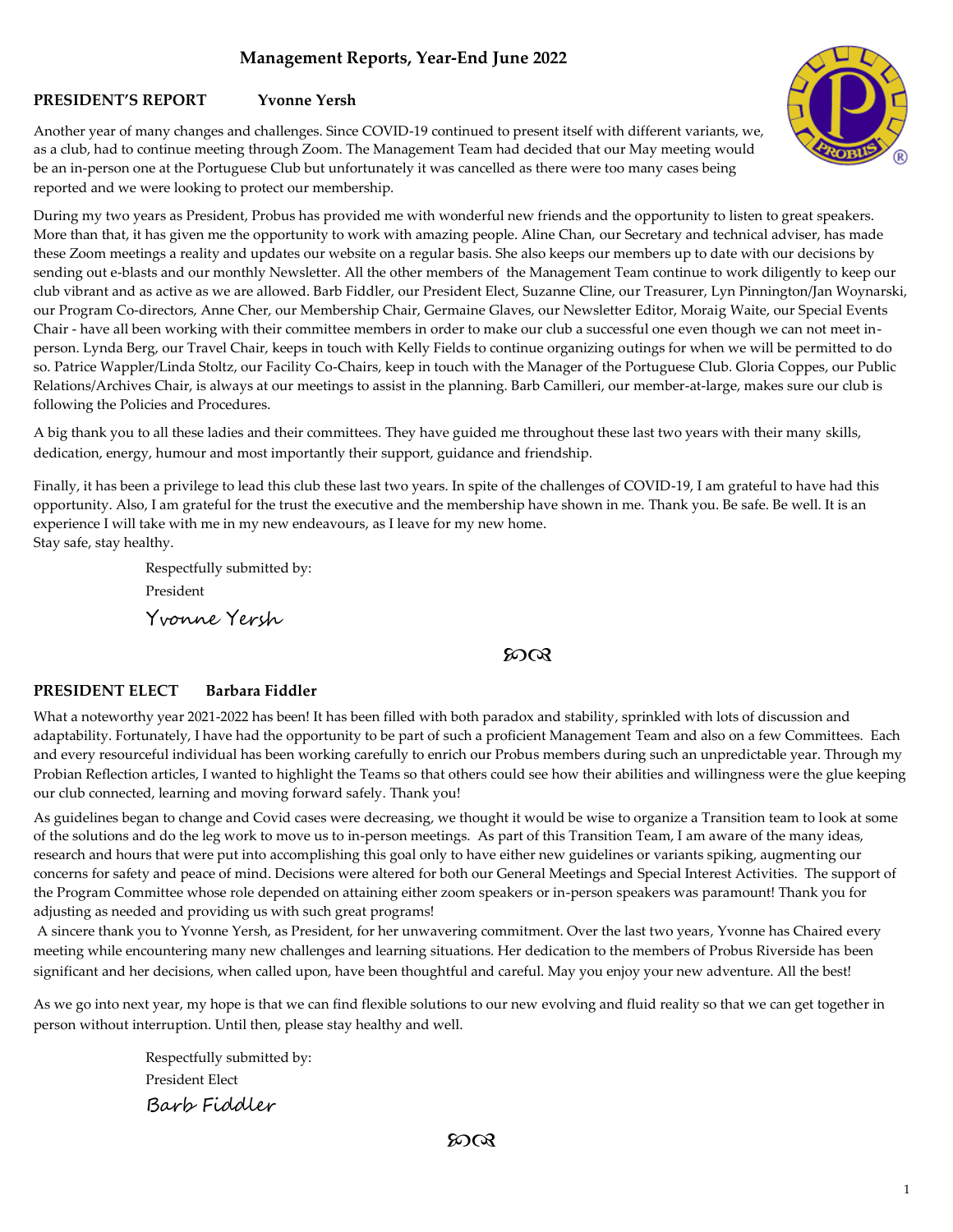# **Member-At-Large Barb Camilleri**

This is the second year that I have taken this position, effectively to fill the role of Past President. Integral to the Past President role is chairing the Nominating Committee. In addition, arranging a "get-together" of all past Presidents.

I sincerely express my admiration for the Management Team as Covid continued to upset all plans, but they kept looking forward to better times!

> Respectfully submitted, Member-at-Large

**Barb Camilleri**

## တလ

#### **TREASURER Suzanne Cline**

We have survived a second year of not meeting in person. Our Special Event and Program Committees have again done an amazing job making our Zoom meetings interesting and entertaining. The 2021-22 budget had allowed for in-person meetings as of January. Not meeting in-person has resulted in savings of \$4,000 rent in the current year financial results. Other various items have brought our income to a total of \$4,253 over budget.

The net result has a final bank balance of \$5,716. There are also three GICs for a total of \$24,282.

The management committee has decided that our fees will remain at \$75 for the coming 2022-23 year.

Respectfully submitted, Treasurer **Suzanne Cline**

#### ഩൟ

## **SECRETARY Aline Chan**

It has been quite a year! We survived a pandemic over two and a half years, and were quite adept meeting on Zoom. Thank you to our Program Committee who have kept us entertained with a variety of speaker and to our Special Events committee who have kept us entertained us - they outdid them selves during these unusual years. We had a committed management committee who were the spokes to our successful team work.

Besides the day-to-day secretarial duties, I handled the technicalities of Zoom meetings. I also took it upon myself to connect with our guest speakers on Zoom to ensure equipment compatibility. Some speakers had cold feet while some were adept at using electronic means to convey their work.

I posted pictures and bio's of new members on Zoom, for induction purposes.

We have had an average of 76 attend our Zoom virtual meetings, with an average of 120 viewing the YouTube recordings each month. The break-out rooms at the end of each meeting were interesting – some people spoke about our speakers; others spoke about life in general.

The Club's website had many hits. Some new members found us in a search for a Probus Club. Some Probus Clubs asked if they could 'case' our website and copy information we have there.

We stopped meeting in-person in April 2020. The rest is history.

Respectfully submitted by: Secretary **Aline Chan**

ഩൟ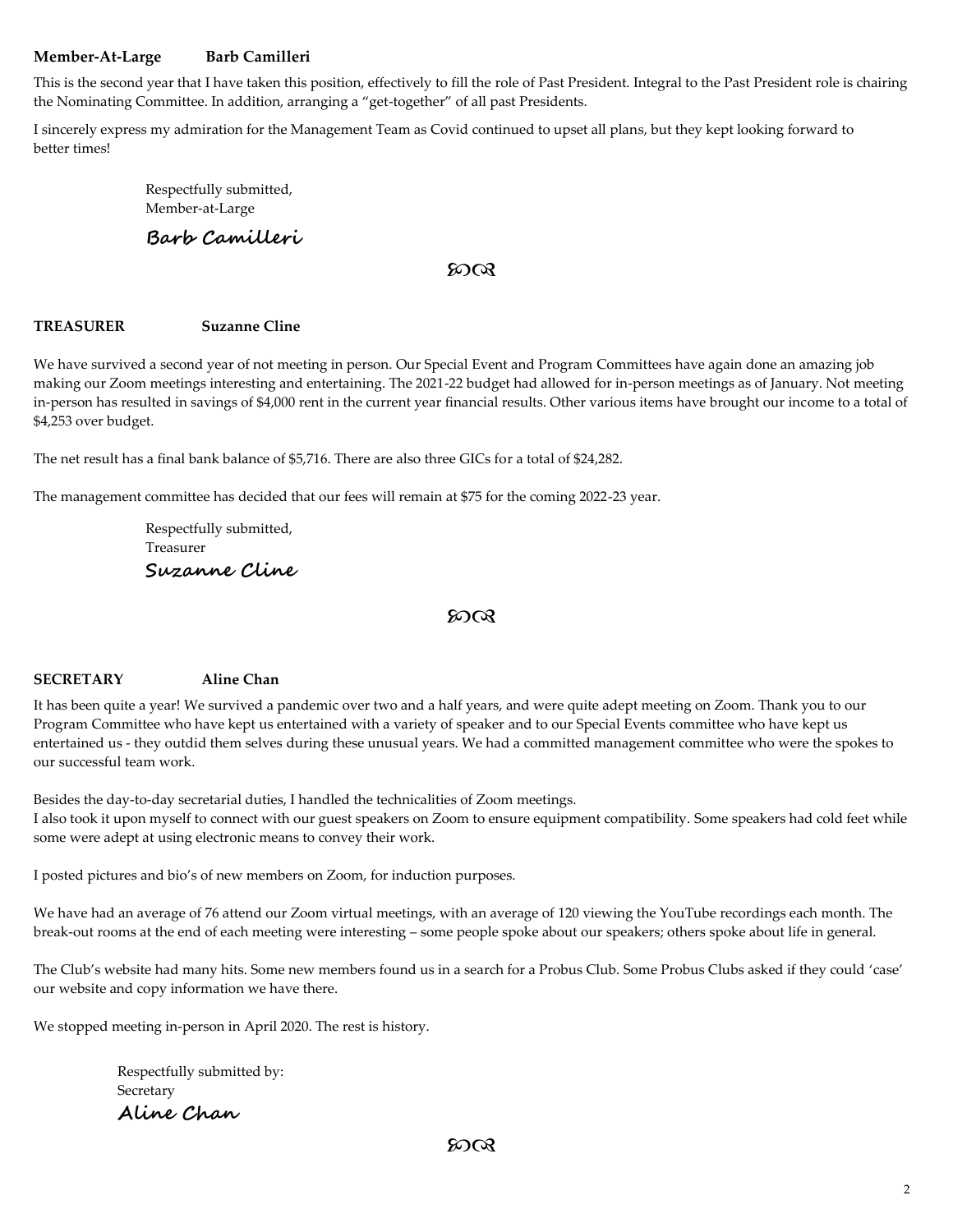# **MEMBERSHIP Anne Cher**

**Chair:** Anne Cher

**Committee members:** Judy Bayer – Name tags Jutta Kunze – Name tags Cathy Rose – Newsletters mailing Helen Baker – Membership Data Recorder

NO Management Report Year for June 2021 because of COVID pandemic lockdown.

Because of COVID pandemic, many of the PROBUS members attended the ZOOM Meetings.

There were 2 ladies inducted in 2020-2021.

There were 10 ladies inducted in 2021-2022.

During the 2021-2022 COVID pandemic, my role was:

1) Collect all printed copies of 2021-2022 Women's PROBUS Club of Cambridge renewal membership forms.

2) Membership Data Recorder was developed to record information on the Membership Lists, Hobbies and Interests lists.

3) There are 22 names on the Waiting List.

4) There were 10 ladies who were introduced and inducted into the memberships.

5) All new members submitted a picture and a short BIO to Aline. The pictures and short BIO's were presented at the Zoom meetings.

6) All new inducted members received the PROBUS pin and an information sheet by mail.

For the 2020-2021 year of the PROBUS Club of Cambridge Riverside, the total membership was increased to **210.**

There were 10 ladies who were 90 years or more.

There were 31 new members introduced and inducted into the PROBUS Club of Cambridge Riverside.

The membership fee was set at \$75 for returning members.

The membership fee for new members was  $$100 = $75 + $25$  (initiation fee).

The renewal membership form included "Methods of Payment which was by cheque or e-transfer".

**Receipts** are written for **payment upon request** from PROBUS members.

At the ZOOM Meetings, new members were introduced and inducted. New members submitted their pictures and a short bio to Aline, the Secretary.

*Aline would record the pictures and short bio on the Zoom screen while Anne, the Membership Chair, would read the new member's information. Yvonne, the PRESIDENT would induct the new members.*

> Respectfully submitted by: Membership Chair **Anne Cher**

# တလ

## **NEWSLETTER Germaine Glaves**

For the 2021-2022 year, we have gone back to 10 regular newsletters for the year (September to June) with meetings continuing on Zoom. Newsletters are sent out the last Friday of the previous month by Aline Chan (eblast). A few members receive their newsletters by mail if they have indicated this preference on their Probus Membership form. A copy of the newsletter is sent to Gloria Coppes who prints them and sends them in a self-addressed envelope provided by the member. I would like to thank Yvonne Yersh, Aline Chan, Barb Camilleri and Barb Fiddler for editing assistance.

> Respectfully submitted, Newsletter Editor **Germaine Glaves**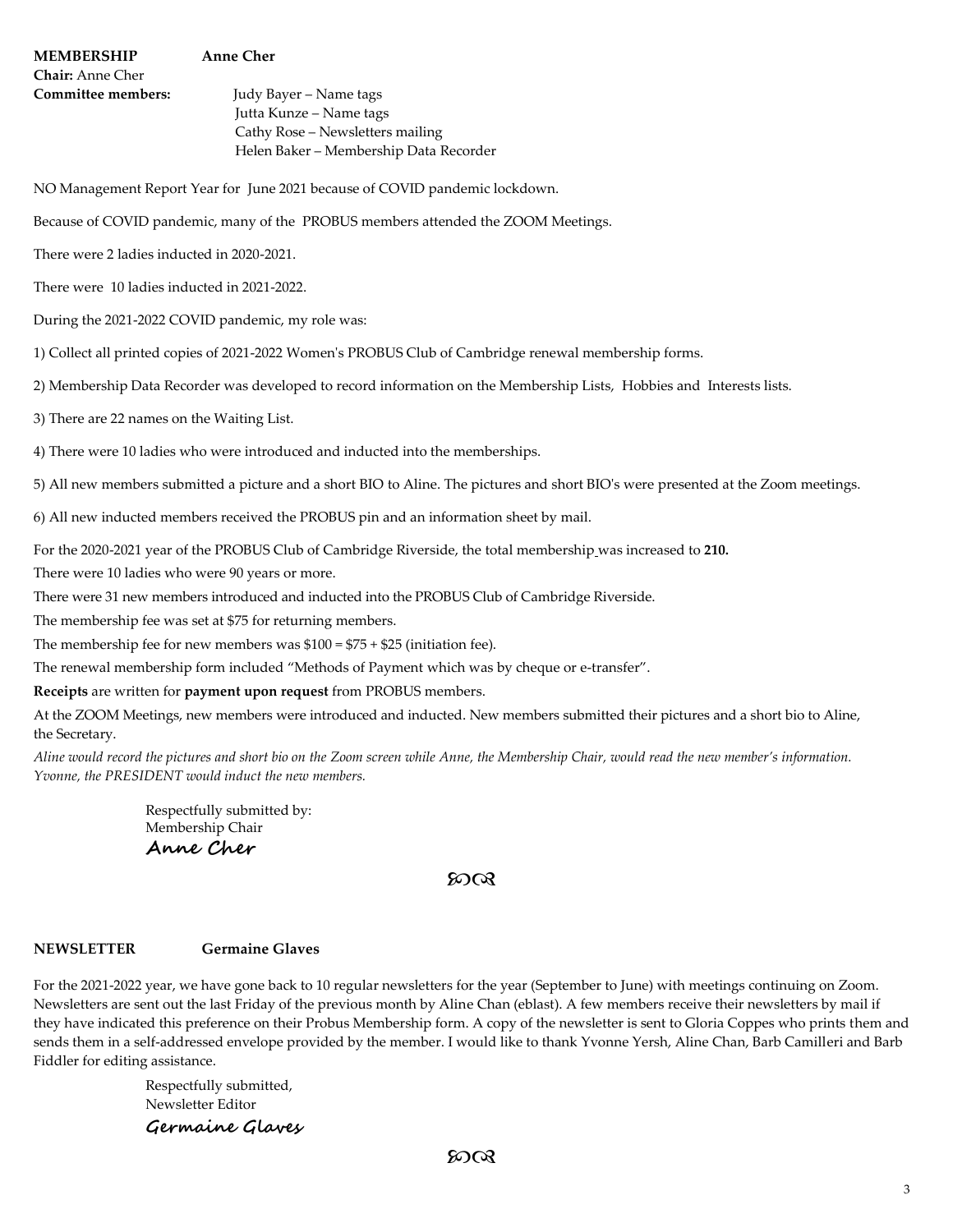# **PROGRAM Jan Woynarski and Lyn Pinnington**

**Co-Chairs**: Jan Woynarski and Lyn Pinnington

**Committee Members: Members:** Aline Chan, Cathy Everrett, Patricia Kittelsen, Lyn Pinnington (co-chair), Annette Vaughan, Moraig Waite, Jan Woynarski (co-chair), President Yvonne Yersh and President-Elect Barb Fiddler.

**Committee Membership:** This year, we sincerely thanked Patricia Kittelsen who moved to Victoria at the end of April. In March, we were very pleased to welcome new member Donna Campbell and President-Elect nominee, Stasia MacLeod, to our committee.

**2021-2022 Program:** Once again, for the second year, all our meetings were on Zoom and we are very grateful to the wonderful speakers who were so accommodating to do "virtual" presentations.

**May 2021:** Speaker: Dr. Nicole Didyk on Aging Brain Health

**June 2021:** Program committee members Cathy Everrett, Annette Vaughan and Jan Woynarski gave suggestions for summer reading.

**September 2021:** Speaker: CBC St. John's Newfoundland radio host, Heather Barrett, on her book "The Mill Girls".

**October 2021:** Speaker: Bev Brown of the "Port Perry Girls" on shared home ownership.

**November 2021:** Speaker: Natalina Campagnolo from Natalina's Kitchen on Italian cooking.

**December 2021:** Christmas Program by Special Events

**January 2022:** Speaker: Cambridge artist, Heather Kocsis.

**February 2022:** Speaker: Detective Constable Joshua Rhab from the Waterloo Regional Police Service on protecting ourselves from fraud and cyber scammers.

**March 2022:** Speaker: Jackson Hudecki from the Royal Botanical Gardens. The Probian Profile was Donna Campbell.

**April 2022:** Speaker: Dr. Larry Martin on Climate Change and its impact on Agriculture and Food Production.

Respectfully submitted by: Program Committee Co- Chairs

# **Jan Woynarski & Lyn Pinnington**

## ഗ്രൈ

## **FACILITIES Patrice Wappler & Linda Stoltz**

**Co-Chairs:** Patrice Wappler & Linda Stoltz

We have maintained contact with the Portuguese Club over the past year. We have been on hold for the last two years due to covid restrictions. We are looking forward to meeting in person in September 2022.

> Respectfully submitted by Facility Chair **Patrice Wappler & Linda Stoltz**

## တလ

**TRAVEL Lynda Berg**

**Chair** - Lynda Berg **Committee Members**: Laura Davis Cook

Deb Swift

Jan Sparrow Pat Brunel

All trips were cancelled due to the pandemic.

- A trip to the McMichael Gallery in Kleinberg to view the paintings of the Group of Seven was planned for March 30, 2021. Because of the Covid lockdown, it was cancelled. A second trip planned for October to Kleinberg, is still going ahead.
- We are excitedly awaiting our trip to Niagara in November 2022.

Respectfully submitted by: Travel Chair **Lynda Berg**